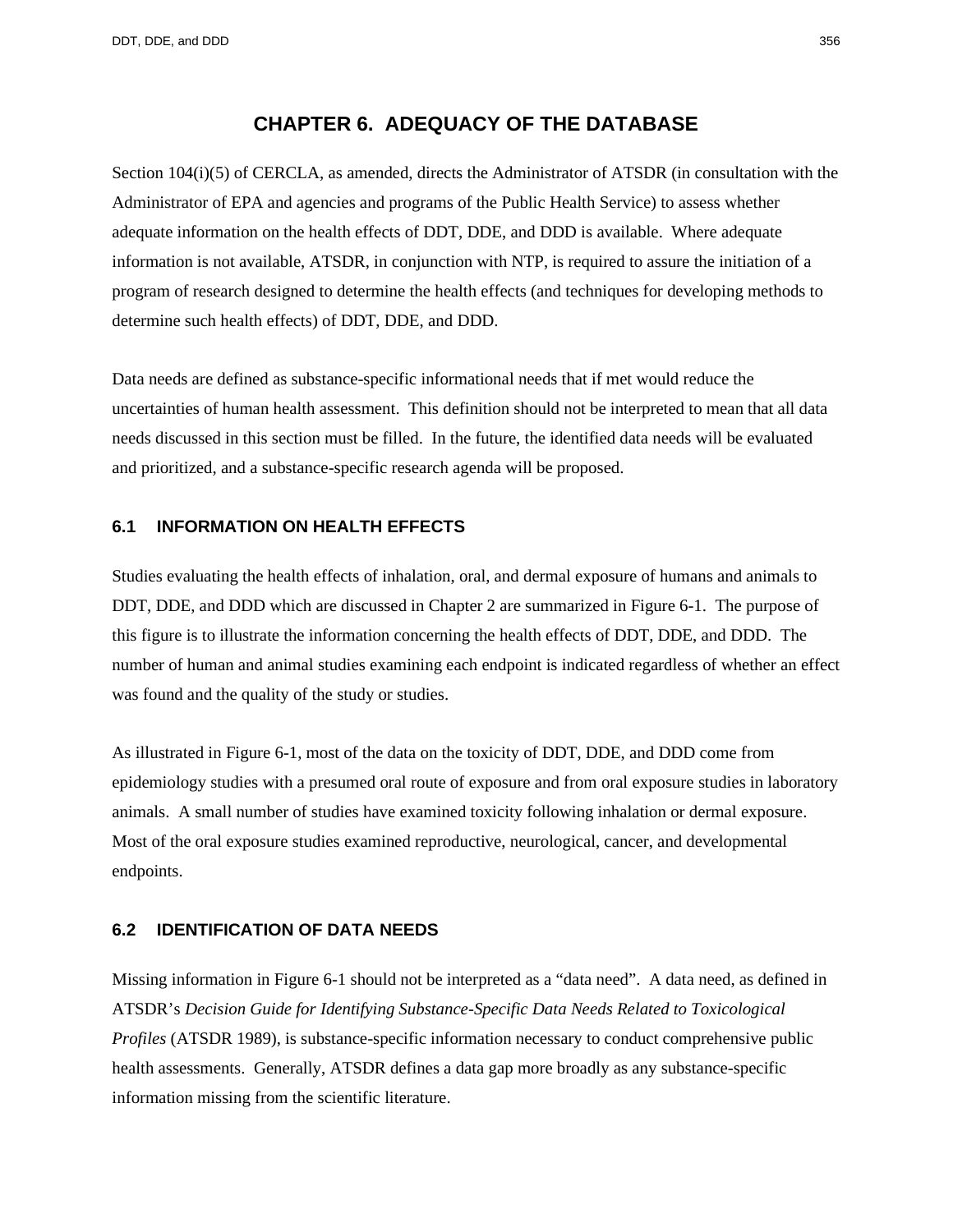## **Figure 6-1. Summary of Existing Health Effects Studies on DDT, DDE, and DDD By Route and Endpoint\***

<span id="page-1-0"></span>

|                        |                           | Most health effects research on DDT, DDE, and DDD focused on oral exposure<br>The most studied endpoints (in <b>humans &amp; animals)</b> were reproductive, neurological and developmental effects and cancer |                       |
|------------------------|---------------------------|----------------------------------------------------------------------------------------------------------------------------------------------------------------------------------------------------------------|-----------------------|
|                        | <b>Inhalation Studies</b> | <b>Oral Studies</b>                                                                                                                                                                                            | <b>Dermal Studies</b> |
| Death                  |                           | 28                                                                                                                                                                                                             | <b>3</b>              |
| Body weight -          |                           | 41<br>21                                                                                                                                                                                                       |                       |
| Respiratory 1          |                           | 3 9                                                                                                                                                                                                            |                       |
| Cardiovascular -       |                           | $16$ 9                                                                                                                                                                                                         |                       |
| Gastrointestinal       |                           | 3 6                                                                                                                                                                                                            |                       |
| Hematological          |                           | $4 \vert 6 \vert$                                                                                                                                                                                              |                       |
| Musculoskeletal -      |                           | 56                                                                                                                                                                                                             |                       |
| Hepatic                |                           | 42<br>8 <sup>1</sup>                                                                                                                                                                                           |                       |
| Renal -                |                           | 2 12                                                                                                                                                                                                           |                       |
| Dermal <sub>1</sub>    |                           | $6\overline{6}$                                                                                                                                                                                                | $\mathbf{1}$          |
| Ocular 1               |                           | $\mathbf{I}$                                                                                                                                                                                                   |                       |
| Endocrine -            |                           | 33 15                                                                                                                                                                                                          |                       |
| Immunological -        |                           | 18<br>23                                                                                                                                                                                                       |                       |
| Neurological           |                           | 33<br>61                                                                                                                                                                                                       |                       |
| Reproductive           |                           | 76<br>49                                                                                                                                                                                                       |                       |
| Developmental          |                           | 38<br>35                                                                                                                                                                                                       |                       |
| <b>Other Noncancer</b> |                           | $45$ 3                                                                                                                                                                                                         |                       |
| Cancer -               |                           | 55 <sub>o</sub><br>17 <sub>2</sub>                                                                                                                                                                             |                       |

\*Includes studies discussed in Chapter 2; the number of studies include those finding no effect; many studies examined more than one endpoint.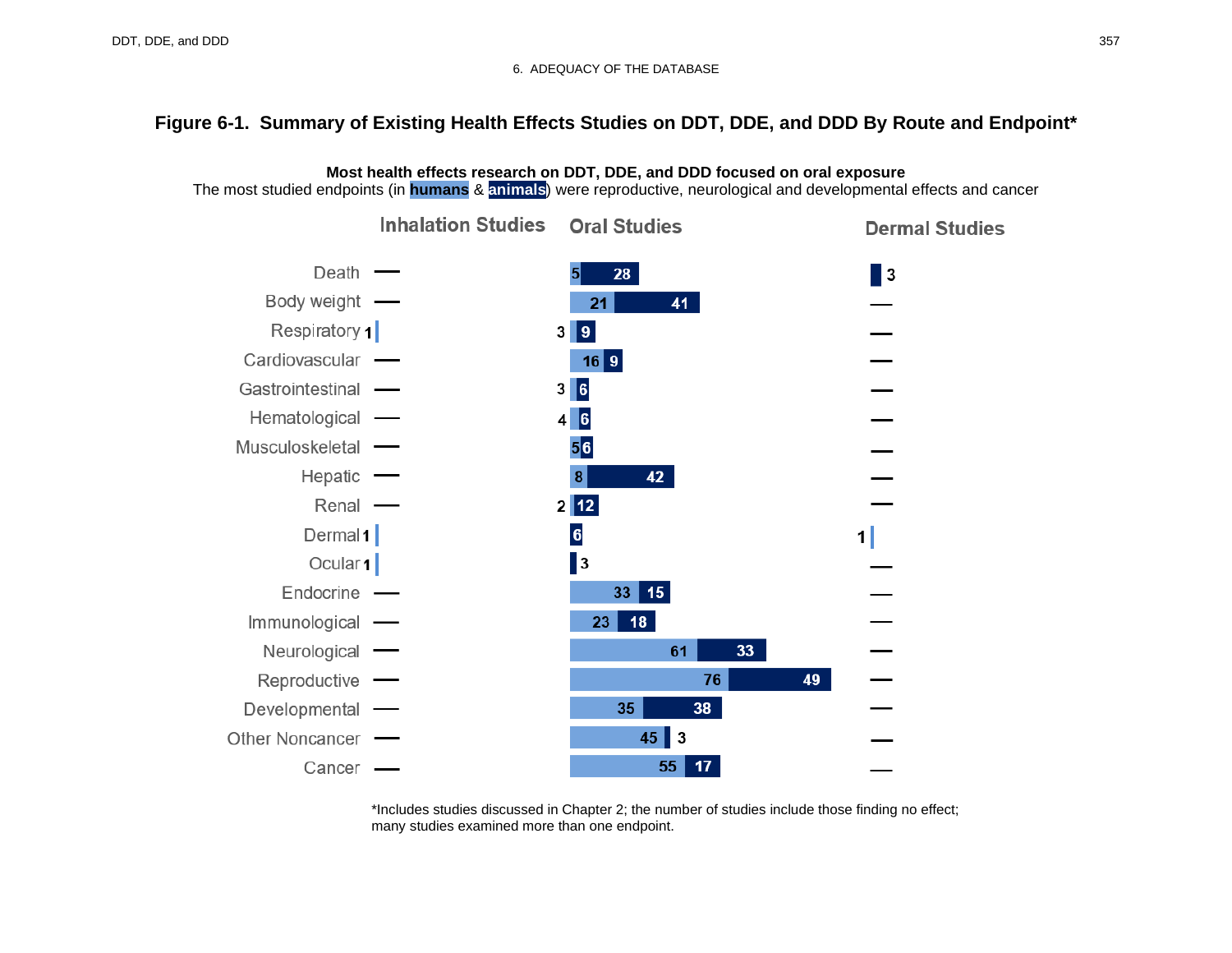#### 6. ADEQUACY OF THE DATABASE

**Acute-Duration MRLs.** Information on health effects following acute-duration inhalation of DDT, DDE, or DDD in humans (Neal et al. 1944) was limited. Because of the lack of adequate inhalation data in humans or animals, an acute-duration inhalation MRL for DDT, DDE, and DDD was not derived. Additional inhalation data are needed to identify critical targets of toxicity and evaluate concentrationresponse relationships.

With acute-duration oral exposure to high doses, the nervous system appears to be the major target in both humans and animals. Acute-duration oral exposure has been associated with tremors or convulsions in humans (e.g., Hsieh 1954; Velbinger 1947a, 1947b) and animals (e.g., Hong et al. 1986; Matin et al. 1981). An acute-duration oral MRL for DDT, DDE, and DDD was based on neurobehavioral effects observed in adult mice following acute-duration perinatal exposure to technical DDT (Eriksson et al. 1990a, 1990b, 1992, 1993; Johansson et al. 1995, 1996; Talts et al. 1998). Further acute-duration oral exposure studies during critical windows of embryonic, fetal, or neonatal development in different species may provide confirmatory evidence. Also of interest would be comparison of the neurodevelopmental toxicity of different isomers of DDT, DDD, and DDE. Of most interest would be studies on the isomer, *p,p'*-DDE, detected at the highest concentrations in environmental media, human tissues and fluids, and foods.

**Intermediate-Duration MRLs.** A single study of volunteers repeatedly exposed to oral doses up to 0.5 mg technical DDT/kg/day reported no effects on body weight, cardiovascular performance (e.g., blood pressure, heart rate), liver function tests, or self-reported neurological symptoms (Hayes et al. 1956). Numerous animal studies have evaluated the oral toxicity of DDT, DDE, or DDD and their related isomers following intermediate-duration exposure. These studies examined a wide range of potentially sensitive targets. The most sensitive outcomes were hepatic, reproductive, developmental, immunological, and neurological effects. An intermediate-duration oral MRL was derived based on hepatic toxicity (hepatocellular hypertrophy) in rats fed *p,p'*-DDT for 26 weeks (Harada et al. 2003, 2006).

Additional inhalation data are needed to identify critical targets of toxicity and evaluate concentrationresponse relationships.

**Chronic-Duration MRLs.** Human data suitable for deriving chronic-duration MRLs are not available. At least 35 animal studies have evaluated the oral toxicity of DDT, DDE, or DDD and their related isomers following chronic-duration exposure. These studies examined a wide range of potentially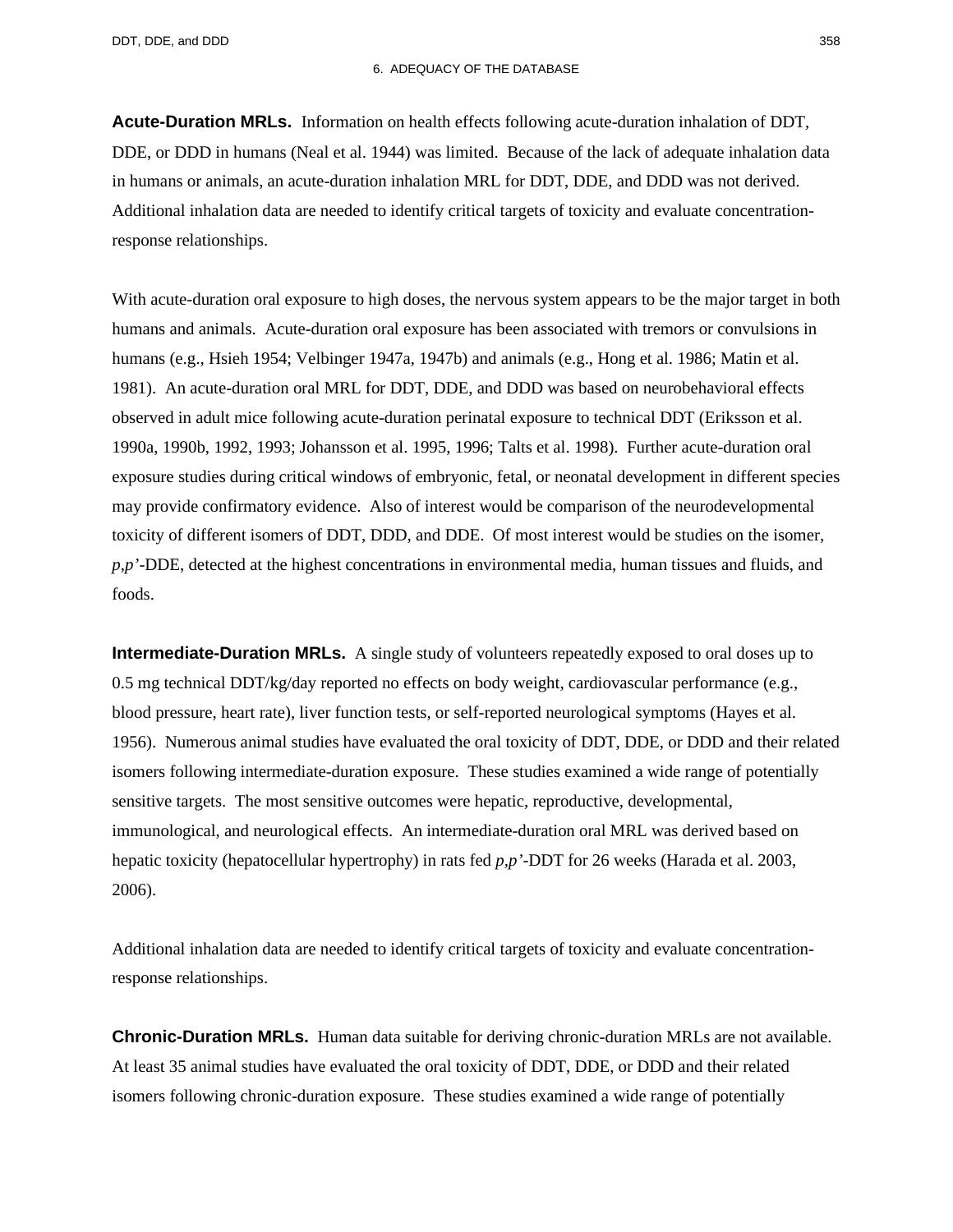#### 6. ADEQUACY OF THE DATABASE

sensitive targets and provide data suitable for deriving a chronic-duration oral MRL. The most sensitive effects appear to be hepatic, body weight, developmental, hematological, and neurological outcomes. Liver effects were selected as the critical effect, because the lowest LOAEL was for liver effects and extensive supporting data support it as the most sensitive effect. A chronic-duration oral MRL was derived based on hepatocellular hypertrophy in rats fed *p,p'*-DDT for 2 years (Harada et al. 2003, 2006).

No chronic-duration inhalation toxicity studies in animals that could be used to establish concentrationresponse relationships were located; these data are needed for derivation of a chronic-duration inhalation MRL.

The derivation of acute, intermediate, or chronic-duration oral MRLs based on human epidemiological data might be possible with additional research to develop and validate a human PBPK model that could reliably estimate oral intake levels from levels of DDT, DDE, or DDD in biological fluids or tissues. To date, limited but consistent epidemiological evidence has been provided for associations with risks for a few noncancer health outcomes (abortion or preterm births, wheeze in infant or child offspring, and DMT2 in adults).

**Health Effects.** Toxicity studies of laboratory animals exposed by the inhalation or dermal routes are very small in number. Air monitoring data suggest that DDT and its metabolites are still present decades after its use was banned. Health effect studies are needed to evaluate possible health effects associated with long-term exposure to low concentrations of DDT in air.

Numerous epidemiological studies have examined possible associations between levels of DDT, DDE, or DDD in samples of biological fluids or tissues and a wide array of health outcomes. To date, consistent epidemiological evidence for positive associations (across studies) was provided for only a few health outcomes (abortion or preterm births, wheeze in infant or child offspring, DMT2 in adults, and liver cancer).

In contrast, numerous studies of laboratory animals orally exposed to DDT, DDE, or DDD for acute, intermediate, and chronic durations and a few controlled-exposure studies of volunteers have identified several sensitive toxicity targets. For each of these toxicity targets, additional research comparing the potency of the various isomers and pertinent mixtures in various short-term *in vivo* or *in vitro* test systems may lead to refinements of the current MRLs, which are assumed to be applicable to exposure to any of the isomers or their mixtures.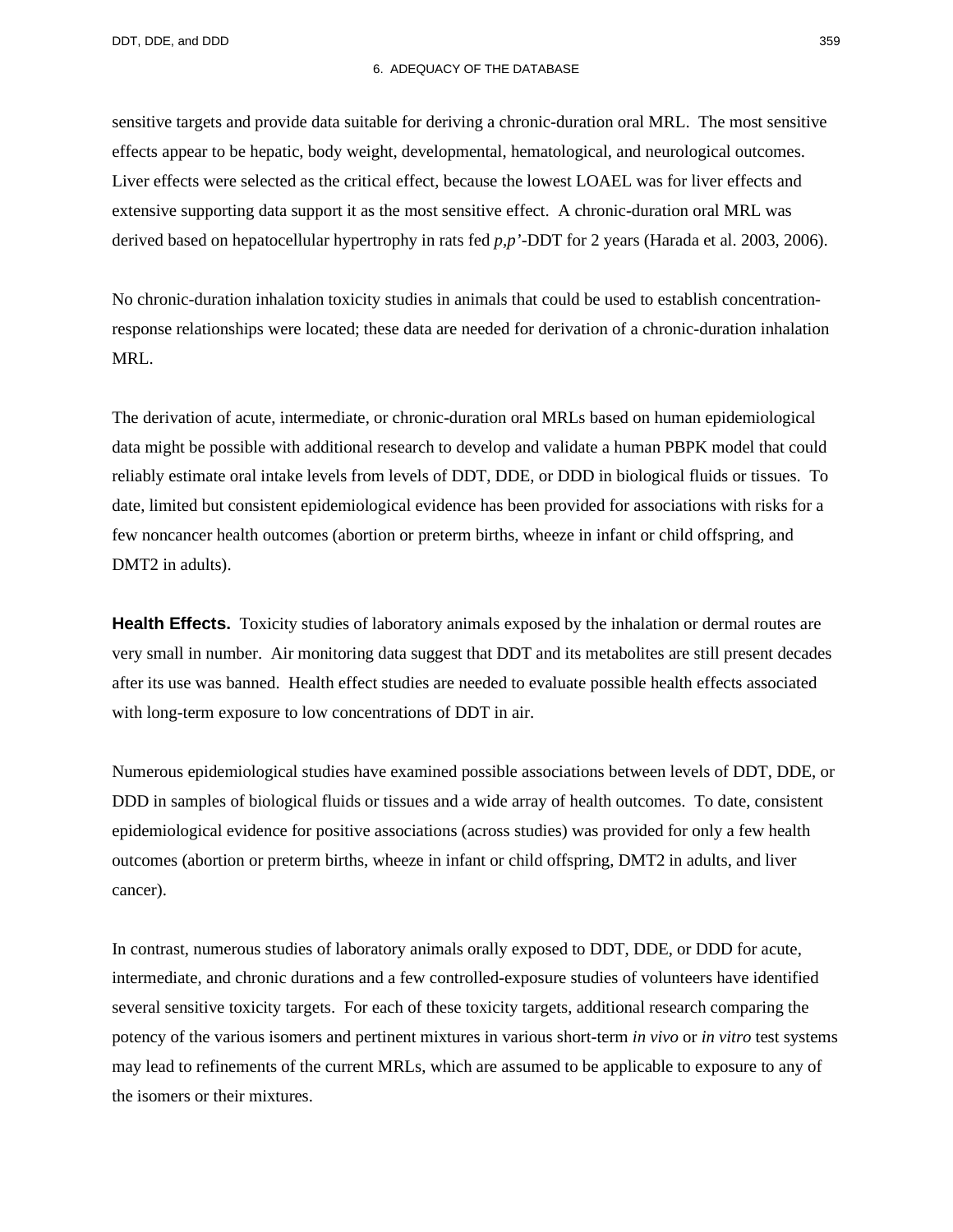*Hepatic.* Recent mechanistic studies in rats indicate that p,p'-DDT initially induces (presumably through activation of the *CAR*) liver microsomal xenobiotic metabolizing enzymes and transient bursts in DNA synthesis and cell proliferation that lead to increased liver weight, hypertrophy, eosinophilic abnormal hepatic foci, and eventually liver tumors (Harada et al. 2003, 2006, 2016). Additional similar research with other isomers and other species may provide useful information to evaluate the relevance of DDT-induced liver effects in rodents to humans. Studies with microdissected liver tissues or liver tissue culture systems may be particularly useful, especially for cross-species extrapolation issues.

*Neurological and Neurodevelopmental.* Neurological symptoms such as tremors from relatively high oral doses of DDT and DDE isomers or mixtures like technical DDT have been observed following acute-duration exposures in human adults and laboratory animals after acute, intermediate, or chronic-duration oral exposure, but limited evidence indicates that this response does not occur in laboratory animals exposed to DDD (NCI 1978). Brain chemistry changes have been associated with these high-dose symptoms in adult laboratory animals (Hong et al. 1986; Hrdina et al. 1973; Hudson et al. 1985; Hwang and Van Woert 1978; Tilson et al. 1986), but brain neurochemical changes and behavioral changes have been observed after acute-duration exposure to a very low dose of technical DDT (0.5 mg/kg/day) on PND 10, but not on PND 3 or 18 (Eriksson and Nordberg 1986; Eriksson et al. 1990a, 1990b, 1992, 1993; Johansson et al. 1995, 1996). As discussed for the acute-duration MRL data needs, additional acute-duration oral exposure studies during critical windows of embryonic, fetal, or neonatal neurodevelopment using different isomers (e.g., *p,p'*-DDE) or mixtures or species may be informative.

*Reproductive and Developmental Reproductive.*Epidemiological studies examining possible associations between levels of DDT, DDE, or DDD in biological fluids or tissues and a wide array of reproductive health outcomes have provided inconsistent evidence for associations or no evidence for association, except for studies providing consistent evidence of increased risk for abortions or preterm births in women with elevated levels of biomarkers (Korrick et al. 2001; Longnecker et al. 2005; Ouyang et al. 2014; Torres-Arreola et al. 2003; Venners et al. 2005; Wood et al. 2007). Further case-control studies in regions where DDT continues to be used for insect control may be useful to better determine if increased risk for abortions or preterm birth is a human health outcome associated with DDT exposure. Studies of mature and developing laboratory animals orally exposed to DDT, DDE or DDD have reported effects on reproductive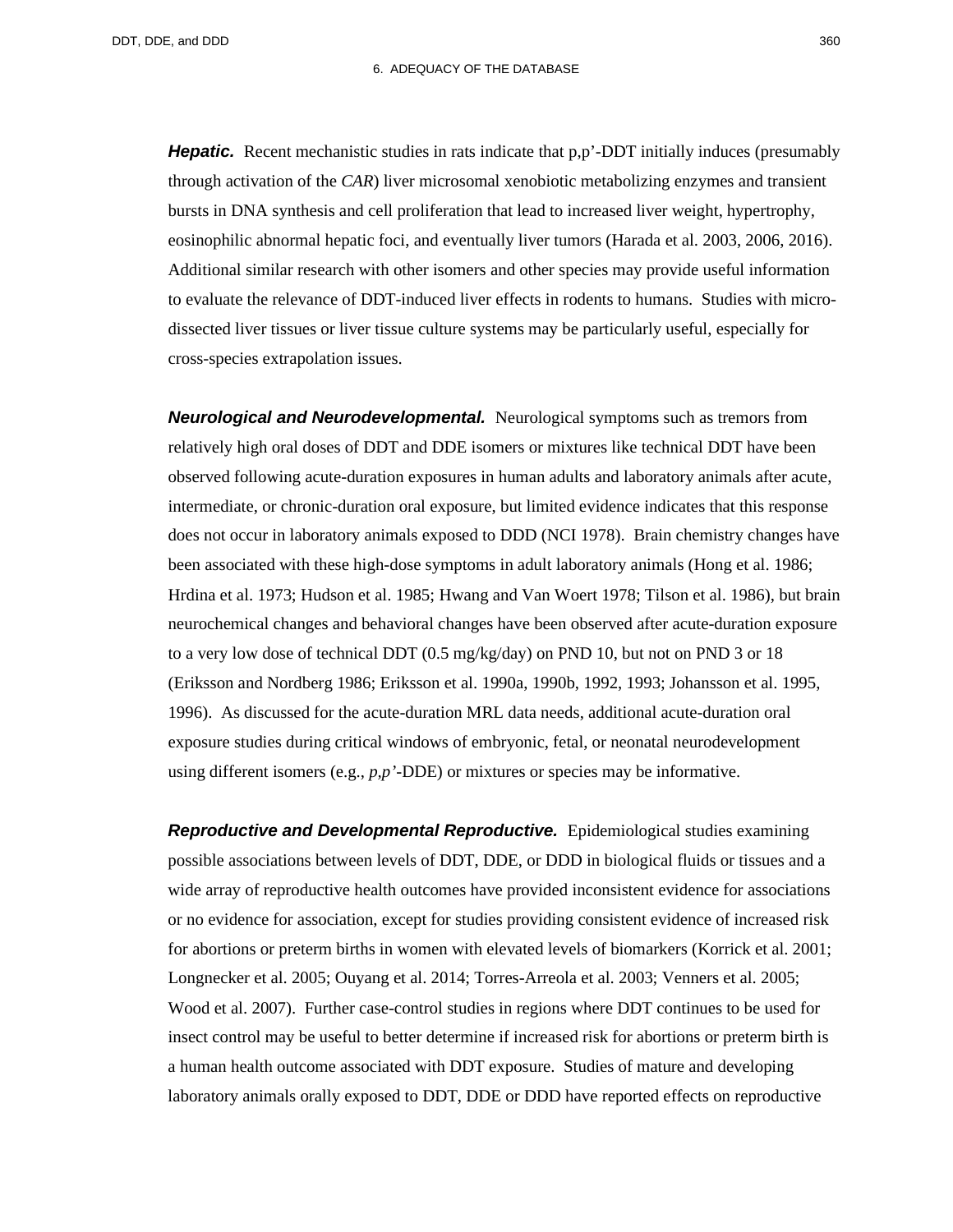#### 6. ADEQUACY OF THE DATABASE

endpoints at dose levels  $\geq$  5 mg/kg/day. Additional reproductive toxicity animal studies are not needed, because reproductive effects in laboratory animals appear to be less sensitive to DDT, DDE, or DDD exposure than liver and neurodevelopmental effects.

*Immunological.* Epidemiological studies provided consistent evidence for associations between levels of DDE in cord blood or maternal serum during pregnancy and prevalence of wheeze (or airway obstruction) in infant or child offspring (Gascon et al. 2012; 2014; Hansen et al. 2016; Sunyer et al. 2005, 2006), but inconsistent evidence for associations with prevalence of asthma, blood levels of biomarkers associated with asthma, and prevalence of infections in offspring (Cupul-Uicab et al. 2014; Dallaire et al. 2004; Dewailly et al. 2000; Gascon et al. 2012; Glynn et al. 2008; Hansen et al. 2014; Jusko et al. 2016a, 2016b; Sunyer et al. 2006, 2010) and associations between serum levels of *p,p'-*DDE or *p,p'-*DDT and immune function biomarkers or immune-related conditions (Cooper et al. 2004; Miyake et al. 2011; Vine et al. 2001) and children (Karmaus et al. 2001, 2003, 2005a, 2005b; Meng et al. 2016; Perla et al. 2015). Suppression or stimulation of various immune responses have been observed in mature laboratory animals exposed for intermediate durations to dietary doses of technical DDT, *p,p'*-DDT, *p,p'*-DDE, *p,p'*-DDD, or *o,p'*-DDD ranging from about 2 to 20 mg/kg/day (Banerjee 1987a, 1987b; Banerjee et al. 1986, 1995, 1996, 1997a, 1997b; Hamid et al. 1974; Gabliks et al. 1975; Koner et al. 1998; Rehana and Rao 1992; Street and Sharma 1975). Additional studies of immune endpoints in laboratory animal offspring following gestational or early postnatal exposure may be useful to determine the relative sensitivity of developmental immune system effects, compared with liver and neurodevelopmental effects.

*Metabolic/DMT2 (Other Noncancer).*Numerous epidemiological studies provided consistent evidence for associations between serum levels of DDT, DDE, or DDD and DMT2 in human adults (e.g., Evangelou et al. 2016; Fakhri et al. 2017; Lee et al. 2010, 2011b; Rignell-Hydbom et al. 2009b; Tang et al. 2014; Taylor et al. 2013; Turyk et al. 2009; Wu et al. 2013). Results from a few mechanistic laboratory animal studies provided limited evidence for perturbations of energy metabolism and homeostasis from exposure to *p,p'*-DDE (Howell et al. 2014, 2015) or gestational and early life exposure to a mixture of *p,p'*-DDT and *o,p'*-DDT and chronic-duration exposure to a high-fat diet (La Merrill et al. 2014a, 2014b). Additional research to better characterize DDT-, DDE-, or DDD-induced perturbations of energy-metabolism homeostasis (e.g., dependence on dose levels, duration of exposure, or critical windows of development) may be useful to better determine: (1) if exposure to DDT, DDE, or DDD is an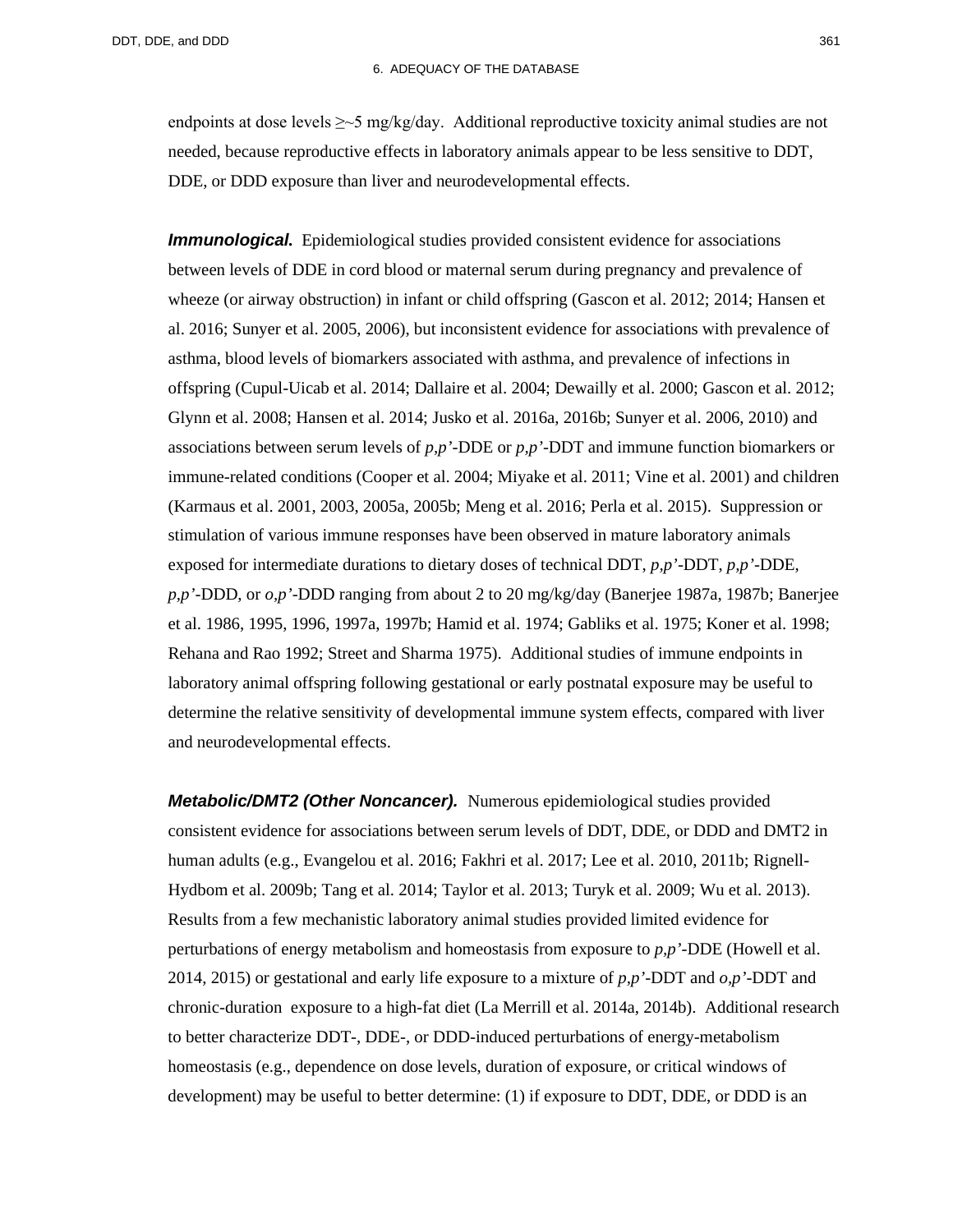#### 6. ADEQUACY OF THE DATABASE

important risk factor in the development of DMT2 and (2) the relative sensitivity of DDT-induced energy-metabolism perturbations, compared with liver and neurodevelopmental effects.

*Cancer.* Numerous epidemiological provide inconsistent evidence for associations, or consistent evidence for no association, between DDT, DDE, or DDD levels in biological fluids or tissue and increased risk for many types of cancer. In contrast, several epidemiological studies provide consistent evidence for association with increased risk of liver cancer, particularly in groups with relatively high levels of DDT, DDE, or DDD biomarkers (Cocco et al. 2000; McGlynn et al. 2006; Persson et al. 2012; Zhao et al. 2012). Chronic-duration oral exposure of laboratory rats and mice to DDT, DDE or DDD has produced increased incidence of liver tumors in multiple studies; a few studies also show an increased incidence of lung tumors. Mechanistic studies in rats indicate that *p,p'*-DDT initially induces (presumably through activation of the *CAR*) liver microsomal xenobiotic metabolizing enzymes and transient bursts in DNA synthesis and cell proliferation that lead to increased liver weight, hypertrophy, eosinophilic abnormal hepatic foci, and eventually liver tumors (Harada et al. 2003, 2006, 2016). Additional mechanistic research with other isomers and liver tissues from other species (including human tissue) may help to better determine the relevance of the observed rat liver tumors to humans.

**Epidemiology and Human Dosimetry Studies.** Considerable epidemiological research has been conducted within the past 15–20 years to examine possible associations between levels of DDT, DDE, or DDD (and other persistent halogenated chemicals) in samples of biological fluids or tissues and a wide array of health outcomes. To date, consistent epidemiological evidence for positive associations (across studies) was provided for only a few health outcomes (abortion or preterm births, wheeze in infant or child offspring, DMT2 in adults, and liver cancer). Further epidemiological studies in geographical regions where DDT continues to be used for insect control may be useful to better determine if increased risk for these adverse health outcomes are associated with biomarkers of DDT exposure.

**Biomarkers of Exposure and Effect.** Levels of DDT, DDE, and DDD in biological fluids and tissues are widely used as biomarkers of exposure. Additional research is needed to develop and validate a human PBPK model that could reliably estimate oral intake levels from internal levels of DDT, DDE, or DDD in biological fluids or tissues.

**Absorption, Distribution, Metabolism, and Excretion.** The ADME and toxicokinetic properties of DDT, DDE, and DDD are well characterized. However, there are limited data to evaluate potential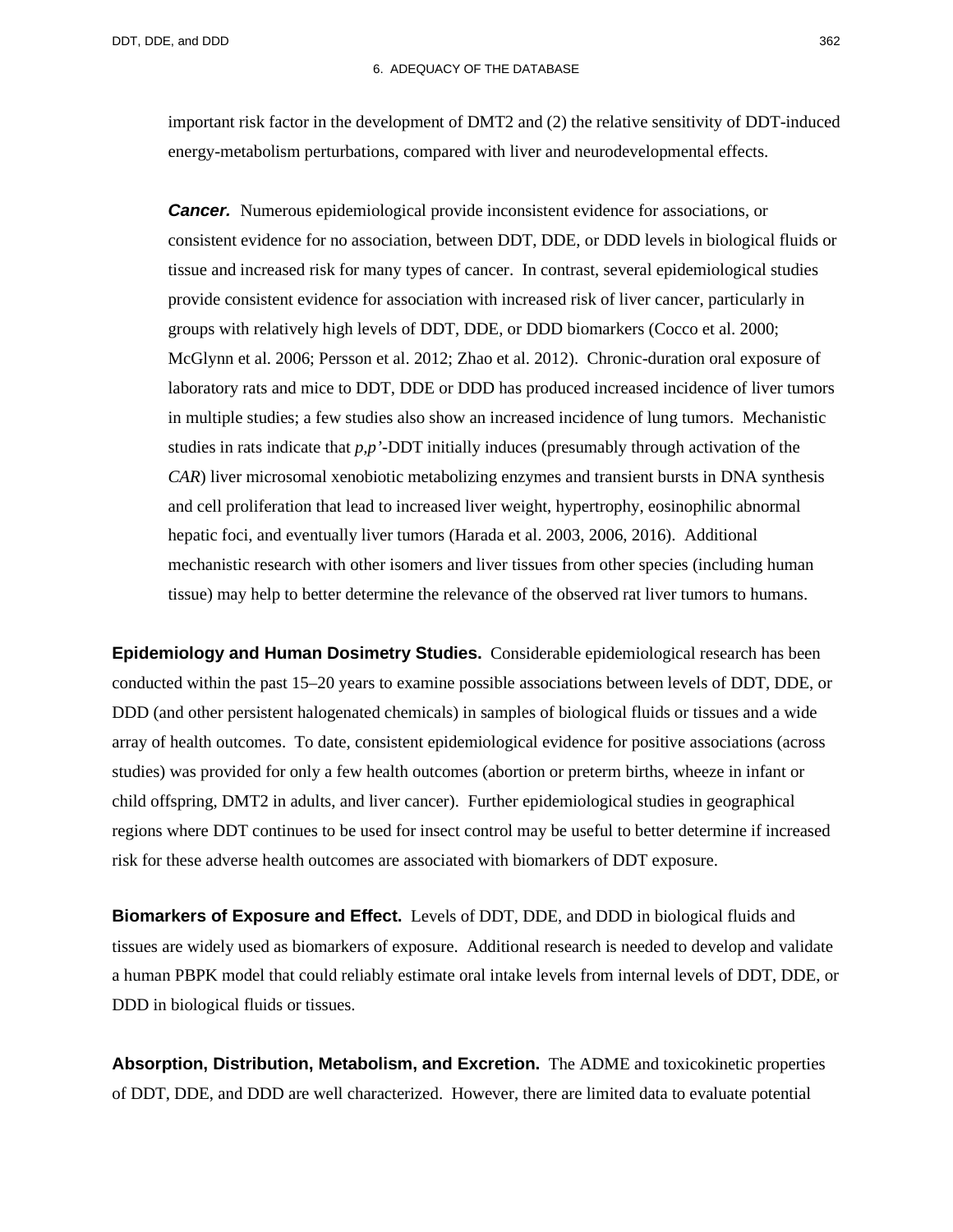#### 6. ADEQUACY OF THE DATABASE

toxicokinetic differences associated with obesity or diabetes. These data would be useful given the associations between DDT/DDE exposure and obesity and DMT2. Development, calibration, and application of animal and human PBPK models to extrapolate human intake levels from animal intake levels could decrease toxicokinetic uncertainties in the current MRLs, which are based on laboratory animal points of departure (PODs). A calibrated PBPK model for pregnant rats and fetuses has been developed by You et al. (1999c). The development of a similar model for pregnant mothers or nonpregnant humans is limited by the lack of suitable kinetics data for adult humans, human mother-fetus pairs or human mother-infant pairs to calibrate the model. As discussed earlier, the development of a human PBPK to predict intake levels from internal DDT, DDE, or DDD metrics also could aid in exploring the use of dose-response data from epidemiological studies to derive MRLs.

**Comparative Toxicokinetics.** The metabolism of DDT, DDE, or DDD in animals is similar to that in humans, but observed interspecies metabolic differences suggest that interspecies differences in susceptibility to the neurotoxicity or hepatotoxicity of these chemicals may exist. Comparisons of elimination rates of DDT from fat showed that the process is faster in rats followed by dogs and monkeys and slowest in humans (Morgan and Roan 1974). Rats eliminated DDT 10–100 times faster than humans. Morgan and Roan (1974) suggested that the differences in elimination rates could be due to differences in liver metabolism, gut bacterial metabolism, enterohepatic recirculation, or factors related to the accessibility of plasma-transported pesticide to the excretory cells of the liver. Some of this information could be useful to the development of a human PBPK model for DDT, DDE, or DDD.

**Children's Susceptibility.** There is little evidence about whether children or young animals differ from adults in their susceptibility to the toxicity of DDT, DDE, or DDD. Some animal studies found that young rats are less susceptible than older ones to the acute neurotoxic effects produced by a single dose of DDT, but the relevance of these findings to humans is unknown (Lu et al. 1965). Studies in animals have shown that DDT and related compounds can alter the development and maturation of the male and female reproductive system, but these effects have generally been observed at higher exposure levels than liver or neurodevelopmental effects (Bitman and Cecil 1970; Clement and Okey 1972; Duby et al. 1971; Gellert et al. 1972; Gray et al. 1999; Kelce et al. 1995, 1997; Loeffler and Peterson 1999; Singhal et al. 1970; You et al. 1998, 1999a). There is evidence that acute perinatal exposure of mice to technical DDT at a critical developmental window (PND 10) results in altered behavioral responses measured in adulthood (Eriksson et al. 1992, 1993; Johansson et al. 1995, 1996; Talts et al. 1998). Additional acute oral exposure studies during critical windows of embryonic, fetal, or neonatal neurodevelopment using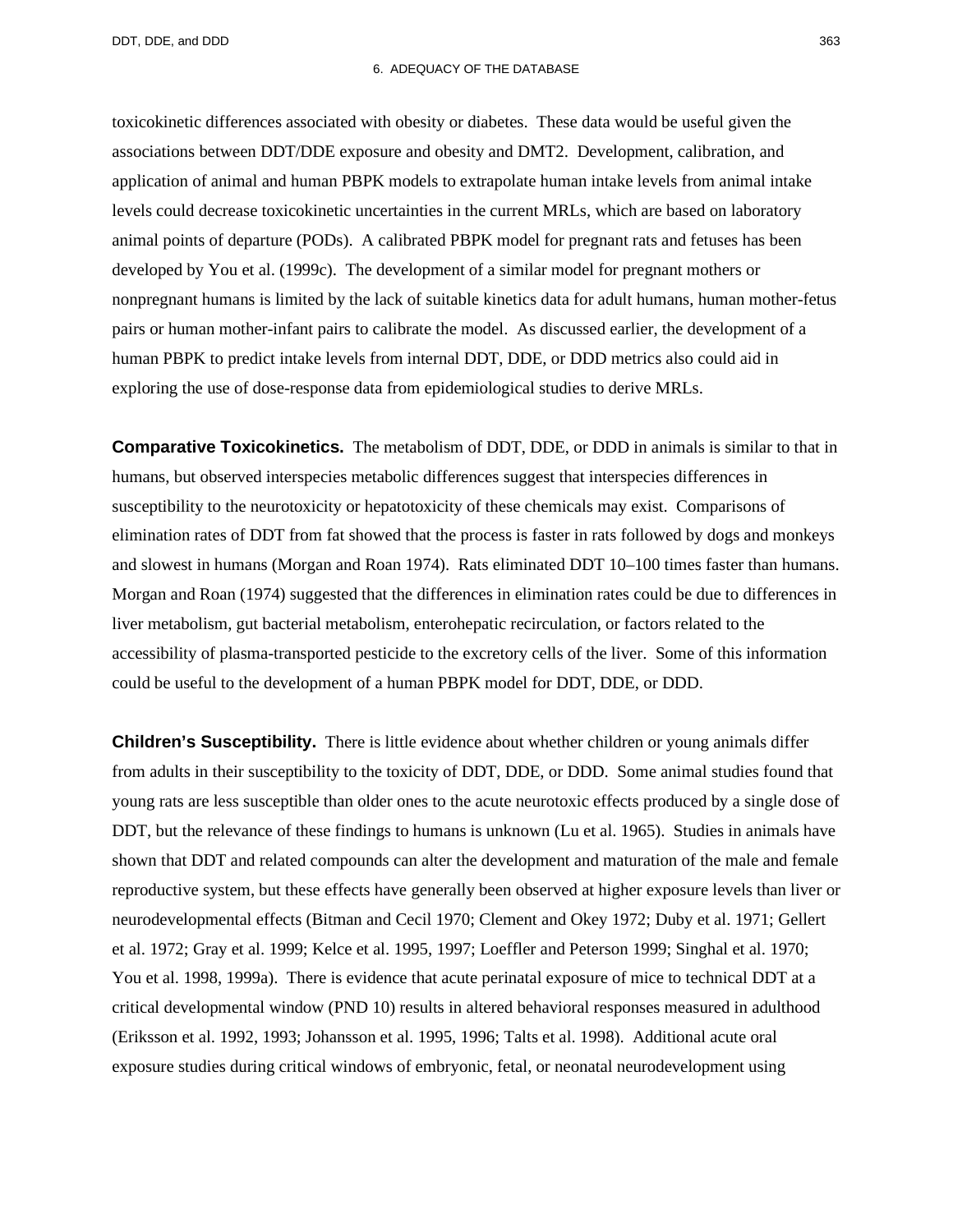different isomers (e.g., *p,p'*-DDE) or mixtures or species are needed to better understand the effects of DDT, DDE, and DDD on early life neurodevelopment.

There are no adequate data to evaluate whether pharmacokinetics of DDT in children are different from adults. DDT and analogues can cross the placenta and are transferred to offspring via breast milk. It is unknown whether the efficiency of gastrointestinal absorption of DDT and analogues in nursing neonates differs from adults and what influence the fat content of human milk might have. Further information on the kinetics of DDT, DDE, or DDD during pregnancy and lactation would be useful. Important information was published on estimates of body burden of DDE that result from nursing by using a model that incorporates a wide array of variables (LaKind et al. 2000). The only calibrated PBPK model for DDT is that of You et al. (1999b), which focuses on pregnant and lactating Sprague-Dawley rats. There is no information to evaluate whether metabolism of DDT is different in children than in adults since the specific phase I and II enzymes involved in DDT metabolism have not been identified.

**Physical and Chemical Properties.** The physical and chemical properties of *p,p'*-DDT, DDE, and DDD are well described in the literature although there are some gaps in data for the *o,p'*- isomers (see Table 4-2). The *p,p'*- isomers are those of primary environmental concerns and the data available are sufficient to allow estimation of the environmental fate of DDT, DDE, and DDD.

**Production, Import/Export, Use, Release, and Disposal.** Since the banning of DDT in the early 1970s in the United States, there has been little information published on the production of DDT. DDT is no longer produced in the United States or in most countries in the world. The most recent information indicates that it is produced in at least two countries, and is used in some underdeveloped countries for vector control. However, data would be useful on the production and use of DDT worldwide. This type of information is important for estimating the potential for environmental releases from various uses, as well as estimating the potential environmental burden. In turn, this would provide a basis for estimating potential exposure and public health risk.

Disposal information is equally important for determining environmental burden and areas where environmental exposure may be high. Although disposal methods for DDT and its metabolites are reported to a limited extent, no current information on disposal sites and quantity disposed was located. Information on how the current users (e.g., hazardous waste clean-up crews) wash DDT equipment and dispose of the remaining waste would be helpful for estimating potential environmental and human exposure.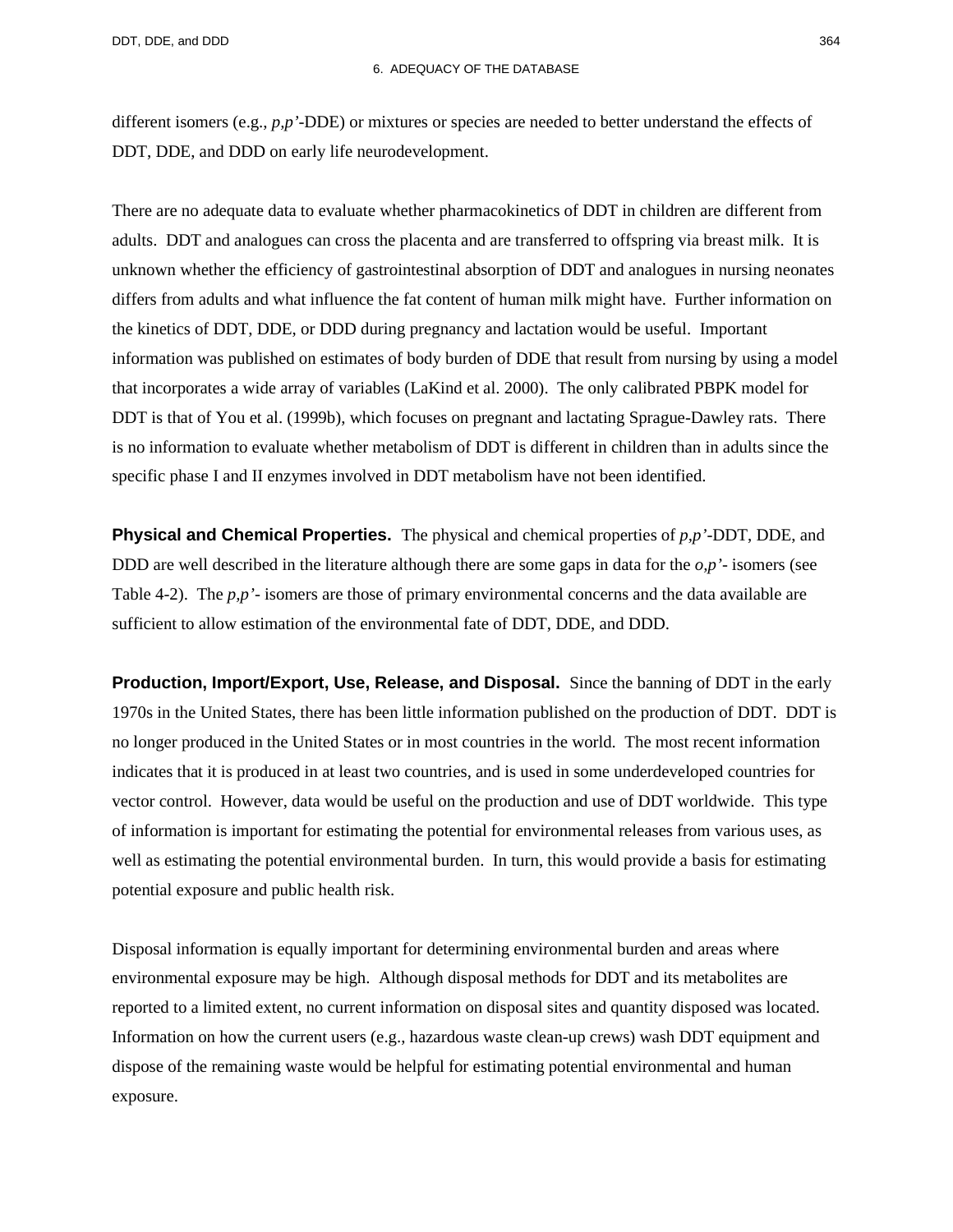**Environmental Fate.** DDT, DDE, and DDD released to the environment may be transported from one medium to another by the processes of solubilization, adsorption, bioaccumulation, or volatilization. The transport of DDT, DDE, and DDD between environmental compartments has been predicted mostly from their physical and chemical properties. Volatilization and adsorption account for loss of DDT and its metabolites from surface water and soil. Monitoring studies indicate that DDT and its isomers and metabolites are extremely persistent in soil (EPA 1986a) and substantiate their predicted environmental fate. DDT, DDE, and DDD are highly lipid soluble. This, combined with their extremely long persistence, contributes to bioaccumulation of DDT and its metabolites in freshwater and marine life. Limited data were located on the soil degradation rates of DDT and its metabolites. Data are available for disappearance rates including losses due to transport processes. While adequate data are available on the time for the disappearance of 50% of the DDT initially applied to a variety of soils, there is abundant evidence that subsequent declines in DDT in soil occur at a much slower rate largely due to an aging process. More data on the biodegradation rates of DDT and its metabolites as well as how soil properties and aging affect these rates would be useful. Experimental information characterizing the environmental fate of DDT, DDE, and DDD, particularly on those properties that govern transport to air, would be helpful to further confirm their predicted environmental behavior and potential human exposure.

**Bioavailability from Environmental Media.** Limited information was located regarding the bioavailability of DDT, DDE, and DDD from environmental media. It has been shown that the bioavailability of DDT in soil declines with time (Alexander 1995, 1997; Robertson and Alexander 1998) and soil properties that influence the bioavailability of DDT and its toxicity to certain organisms have been studied (Peterson et al. 1971). More information regarding the aging process of DDT in soil and its effect on bioavailability would be helpful in identifying potential routes of human exposure. It is known that fish and some plants bioaccumulate these compounds and that those who consume these fish and plants will incur some exposure to these compounds. However, because of universal body burdens of these compounds, the relative contribution of any particular medium, especially soil and sediment, is not clearly understood. Even if DDT, DDE, and DDD concentrations in various media are known, the difference between the exposure level and the absorbed dose is still unknown.

**Food Chain Bioaccumulation.** Information was located regarding food chain biomagnification of total DDT in the arctic marine food web (Hargrave et al. 1992). Extensive monitoring of fish populations has been performed and a bioconcentration factor in fish is available. The steady-state BCF in rainbow trout was reported as 12,000, suggesting that bioconcentration in aquatic organisms is very high (Oliver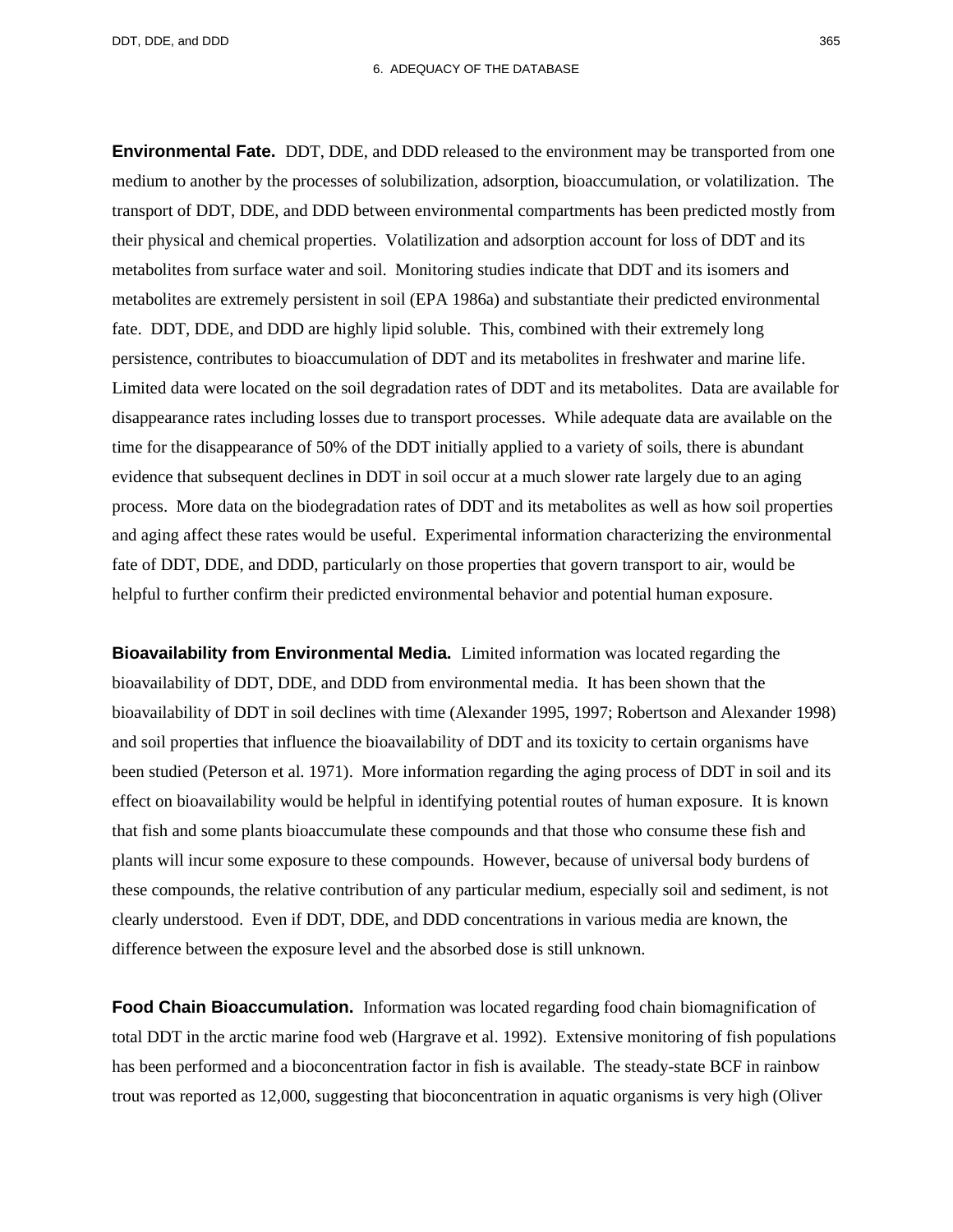#### 6. ADEQUACY OF THE DATABASE

and Niimi 1985). Although DDT has been detected in plants and vegetables, root uptake of DDT is considered low (Fuhremann and Lichtenstein 1980). A clearer understanding of the potential for bioaccumulation would aid in determining how levels in the environment affect the food chain and potentially influence human exposure levels. This type of information could be obtained by studying accumulation of these compounds in organisms from several trophic levels.

**Exposure Levels in Environmental Media.** Information on environmental levels of DDT, DDE, and DDD are abundant for the 1970s and 1980s (Blus et al. 1987; Carey et al. 1979b; Crockett et al. 1974; Ford and Hill 1990; Hargrave et al. 1992; Lichtenberg et al. 1970; Stanley et al. 1971). Subsequent monitoring data have been more limited in scope (Aigner et al. 1998; McConnell et al. 1998; Monosmith and Hermanson 1996). Continuation of data collection on environmental levels would contribute to the understanding of current worldwide concentrations and trends, especially in regions where DDT is currently used in vector control for malaria and as an agricultural pesticide.

Reliable monitoring data for the levels of DDT, DDE, and DDD in contaminated media at hazardous waste sites are needed. This information on levels of DDT, DDE, and DDD in the environment can be used in combination with the known body burden of DDT, DDE, and DDD to assess the potential risk of adverse health effects in populations living in the vicinity of hazardous waste sites.

Estimates of human intake have been limited to dietary intakes based on current market basket surveys (EPA 1980; Gartrell et al. 1985, 1986a, 1986b; Gunderson 1995a). Additional information is needed relating to the levels in environmental media to which the general population is exposed, particularly at or near hazardous waste sites, and data on the subsequent development of any adverse health effects.

**Exposure Levels in Humans.** Data are available on levels of DDT and its metabolites in adipose tissue, blood, and milk (CDC 2018; Hovinga et al. 1992; Lordo et al. 1996; Smith 1999). Continued biomonitoring data are needed to determine the temporal trends of DDT exposure to the U.S. population and for integrating these data into existing health information systems.

**Exposures of Children.** More data are needed on the concentrations of DDT in breast milk of exposed women and on the DDT intake of breastfed infants. In addition, the oral availability of DDT from soil and dust is lacking. Such data would allow for the estimation of the exposure of children to DDT from ingestion of soil and dust.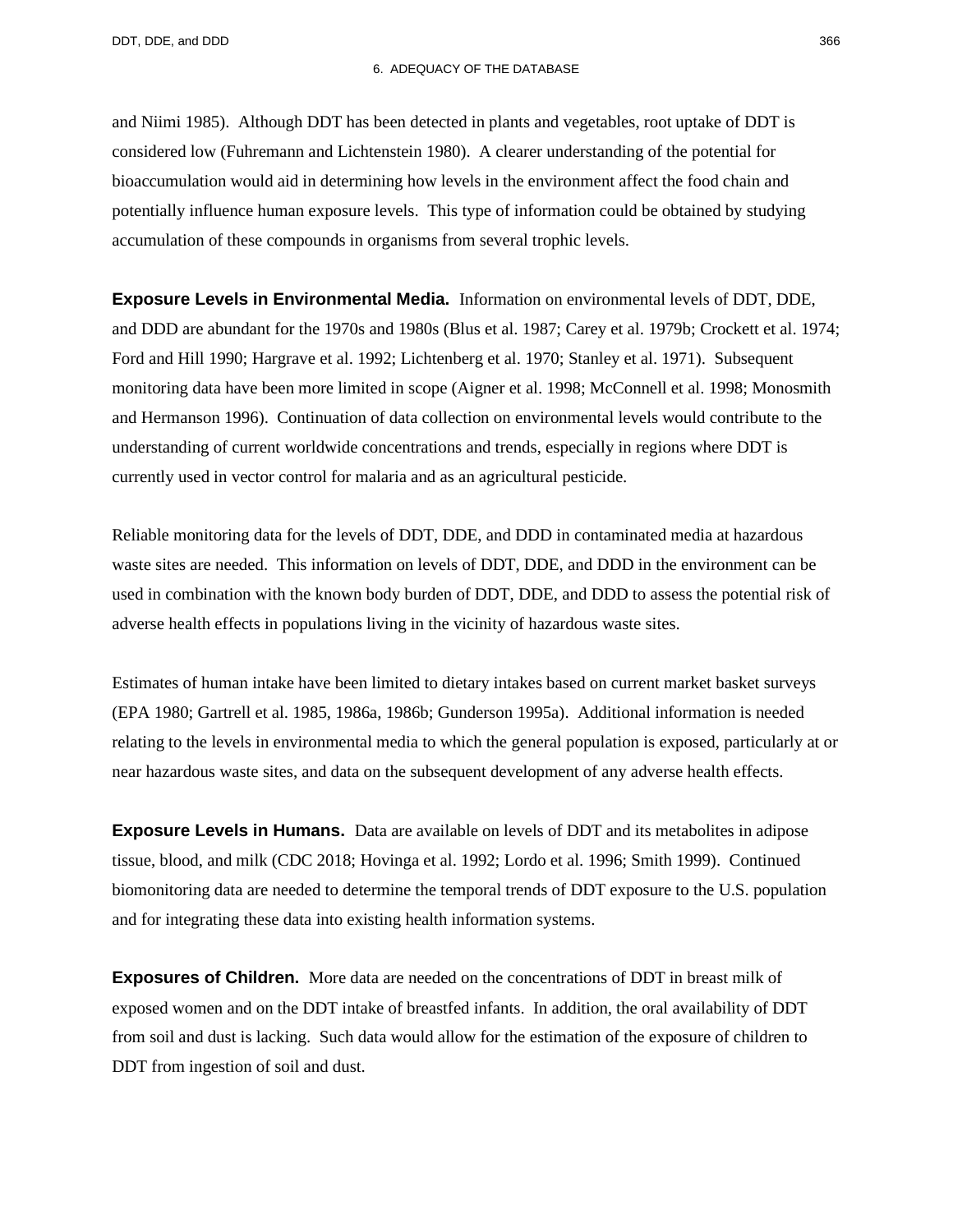## **6.3 ONGOING STUDIES**

A number of ongoing studies were identified in the National Institutes of Health (NIH) RePORTER (2021); these studies are summarized in [Table 6-1.](#page-11-0)

<span id="page-11-0"></span>

| Table 6-1. Ongoing Studies on DDT, DDE, and DDD |                                                |                                                                                                                                                                               |              |  |  |  |
|-------------------------------------------------|------------------------------------------------|-------------------------------------------------------------------------------------------------------------------------------------------------------------------------------|--------------|--|--|--|
| Investigator                                    | Affiliation                                    | Research description                                                                                                                                                          | Sponsor      |  |  |  |
| <b>Human Studies</b>                            |                                                |                                                                                                                                                                               |              |  |  |  |
| Anand,<br>Shuchi                                | <b>Stanford University</b>                     | Chronic kidney disease of unknown etiology: applying<br>a multidisciplinary approach to investigate the world's<br>most common tubulointerstitial kidney disease              | <b>NIDDK</b> |  |  |  |
| Brown, Alan<br><b>Stewart</b>                   | <b>New York State</b><br>Psychiatric Institute | A national birth cohort study of prenatal factors and<br>neurodevelopmental psychiatric disorders                                                                             | <b>NIEHS</b> |  |  |  |
| Chatzi, Vaia<br>Lida                            | University of<br>Southern California           | Effects of DDE exposure on adipose tissue function,<br>weight loss, and metabolic improvement after bariatric<br>surgery: a new paradigm for study of lipophilic<br>chemicals | <b>NIEHS</b> |  |  |  |
| Chatzi, Vaia<br>Lida                            | University of<br>Southern California           | Environmental chemical exposures and longitudinal<br>changes of glucose metabolism, insulin sensitivity and<br>B cell function in youth                                       | <b>NIEHS</b> |  |  |  |
| Chen, Aimin                                     | University of<br>Pennsylvania                  | Impact of pre- and postnatal chemical mixture<br>exposures on child neurobehavior and neuroimaging                                                                            | <b>NIEHS</b> |  |  |  |
| Chevreir,<br>Johnathan                          | <b>McGill University</b>                       | Exposure to insecticides and child growth and pubertal NIEHS<br>development in a South African population exposed<br>through indoor residual spraying                         |              |  |  |  |
| Juul, Anders                                    | Region<br>Hovedstaden                          | Prenatal exposure to endocrine Disrupting Chemicals<br>and Risk of Testicular Cancer (DISRUPT)                                                                                | <b>NCI</b>   |  |  |  |
| Turyk, Mary<br>Ellen                            | University of Illinois<br>at Chicago           | Endocrine disruption by perfluoroalkyl substances and NIEHS<br>mercury                                                                                                        |              |  |  |  |
| <b>Animal Studies</b>                           |                                                |                                                                                                                                                                               |              |  |  |  |
| De Assis,<br>Sonia                              | Georgetown<br>University                       | Paternal DDT exposure and programming of metabolic NIEHS<br>dysfunction and cancer in offspring: understanding the<br>role of sperm miRNAs and placenta development           |              |  |  |  |
| Howell,<br>George E                             | Mississippi State<br>University                | Organochlorine compound-induced alterations in<br>adipocyte/macrophage crosstalk and effects on wound<br>healing                                                              | <b>NIEHS</b> |  |  |  |
| La Merrill,<br>Michele A                        | University of<br>California at Davis           | Perinatal DDT causes insulin resistance in mice<br>through impaired thermogenesis                                                                                             | <b>NIEHS</b> |  |  |  |
| Richardson,<br>Jason R                          | Florida International<br>University            | Mechanism of gene environment interactions in<br>Alzheimer's disease                                                                                                          | <b>NIEHS</b> |  |  |  |